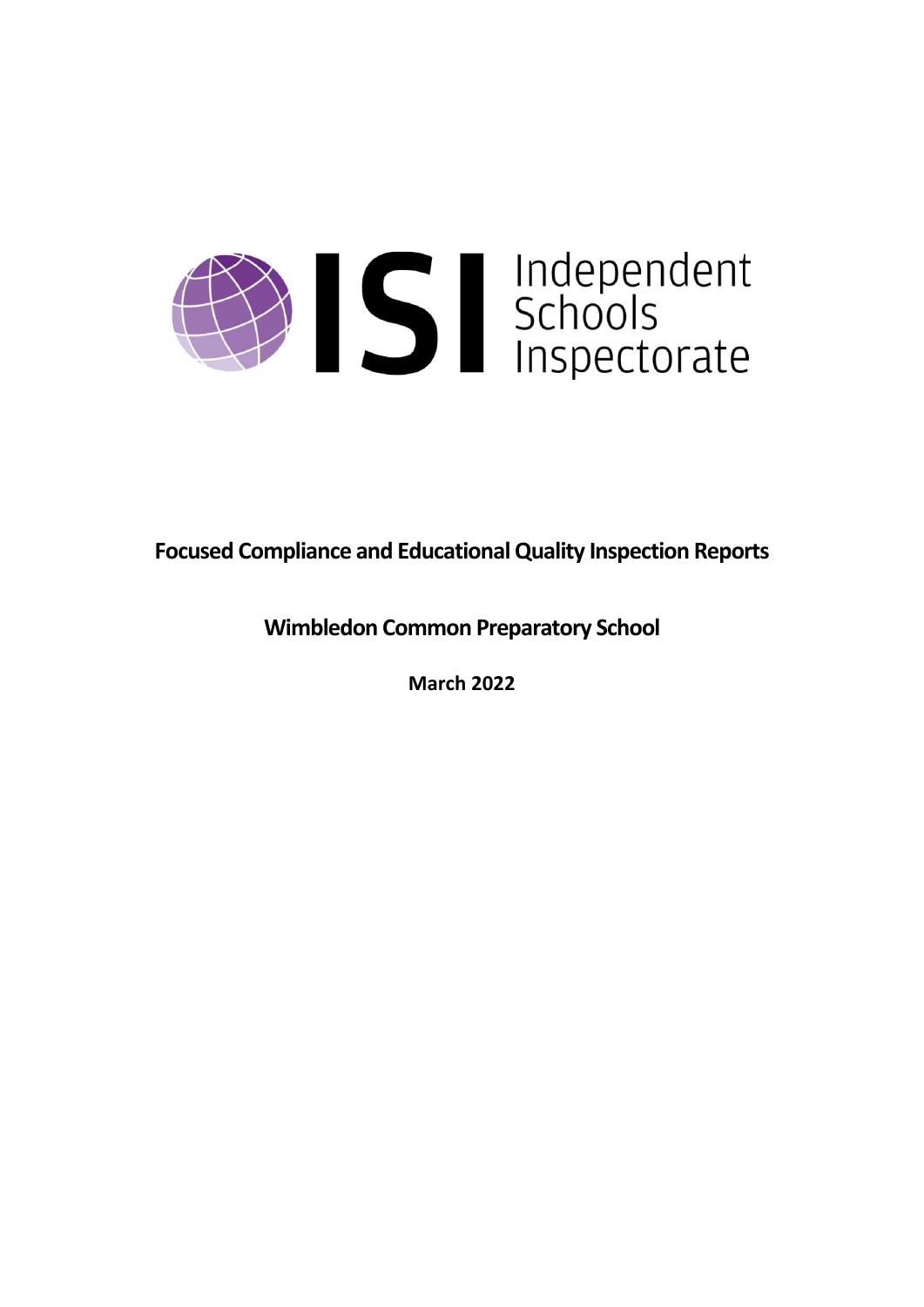# **Contents**

|    | <b>School's Details</b>                                              | 3                       |
|----|----------------------------------------------------------------------|-------------------------|
| 1. | <b>Background Information</b>                                        | 4                       |
|    | <b>About the school</b>                                              | 4                       |
|    | What the school seeks to do                                          | 4                       |
|    | About the pupils                                                     | 4                       |
| 2. | <b>Regulatory Compliance Inspection</b>                              | 5                       |
|    | Preface                                                              | 5                       |
|    | <b>Key findings</b>                                                  | 6                       |
|    | PART 1 - Quality of education provided                               | 6                       |
|    | PART 2 - Spiritual, moral, social and cultural development of pupils | 6                       |
|    | PART 3 - Welfare, health and safety of pupils                        | 6                       |
|    | PART 4 – Suitability of staff, supply staff, and proprietors         | 6                       |
|    | PART 5 - Premises of and accommodation at schools                    | 6                       |
|    | <b>PART 6 - Provision of information</b>                             | $\overline{\mathbf{z}}$ |
|    | PART 7 - Manner in which complaints are handled                      | 7                       |
|    | PART 8 - Quality of leadership in and management of schools          | $\overline{\mathbf{z}}$ |
| 3. | <b>Educational Quality Inspection</b>                                | 8                       |
|    | Preface                                                              | 8                       |
|    | <b>Key findings</b>                                                  | 8                       |
|    | <b>Recommendation</b>                                                | 8                       |
|    | The quality of the pupils' academic and other achievements           | 8                       |
|    | The quality of the pupils' personal development                      | 10                      |
| 4. | <b>Inspection Evidence</b>                                           | 13                      |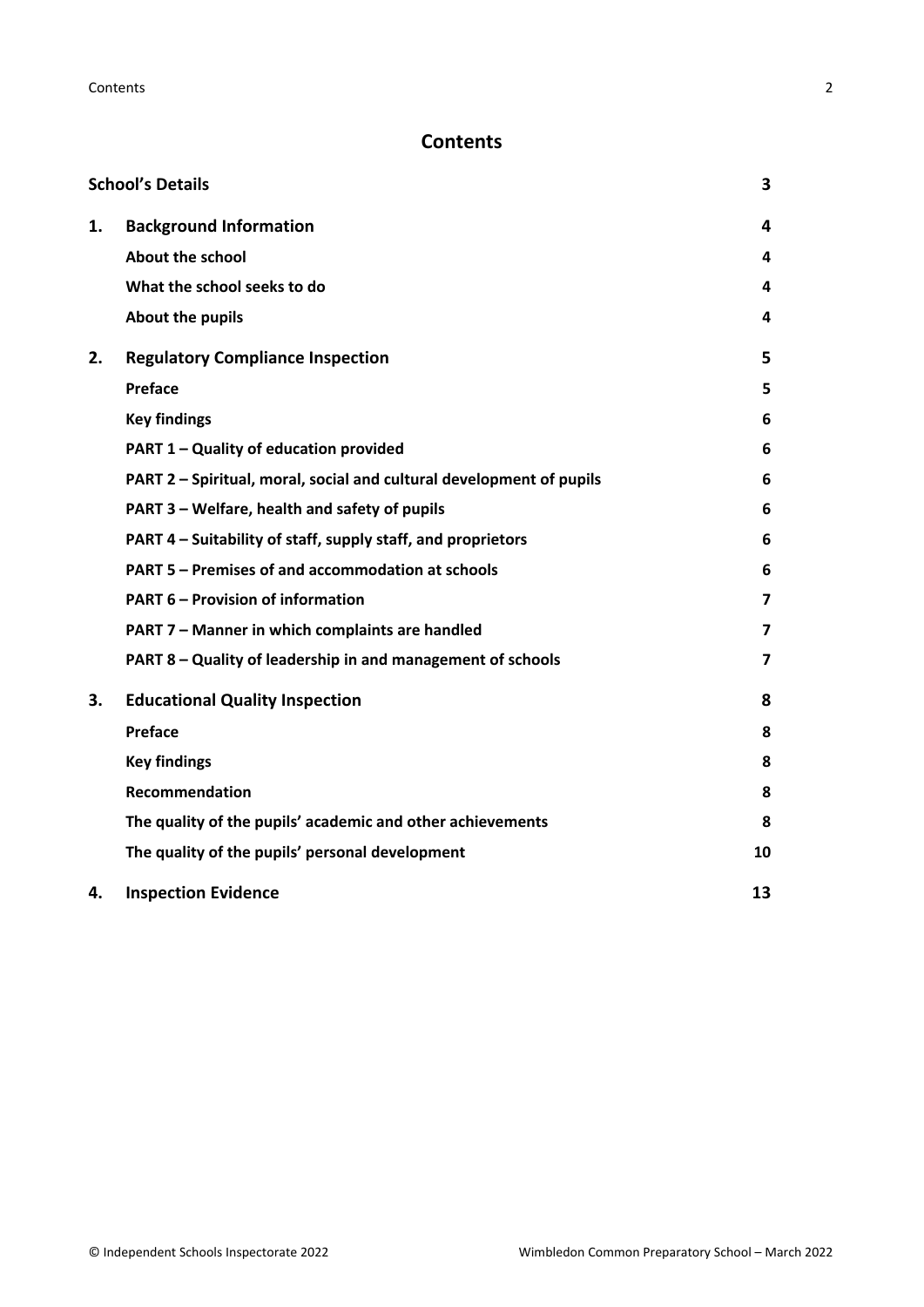| <b>School</b>                    | Wimbledon Common Preparatory School                   |    |                                     |     |
|----------------------------------|-------------------------------------------------------|----|-------------------------------------|-----|
| <b>DfE</b> number                | 315/6062                                              |    |                                     |     |
| <b>Registered charity number</b> | 310024                                                |    |                                     |     |
| <b>Address</b>                   | 113 Ridgeway<br>Wimbledon<br>London<br><b>SW194TA</b> |    | Wimbledon Common Preparatory School |     |
| <b>Telephone number</b>          | 0208 946 1001                                         |    |                                     |     |
| <b>Email address</b>             | info@wcps.org.uk                                      |    |                                     |     |
| <b>Headteacher</b>               | Mr Andrew Forbes                                      |    |                                     |     |
| <b>Chair of governors</b>        | Lord Deighton KBE                                     |    |                                     |     |
| Age range                        | $4$ to $7$                                            |    |                                     |     |
| Number of pupils on roll         | 164                                                   |    |                                     |     |
|                                  | <b>EYFS</b>                                           | 57 | <b>Juniors</b>                      | 107 |
| <b>Inspection dates</b>          | 1 to 4 March 2022                                     |    |                                     |     |

# <span id="page-2-0"></span>**School's Details**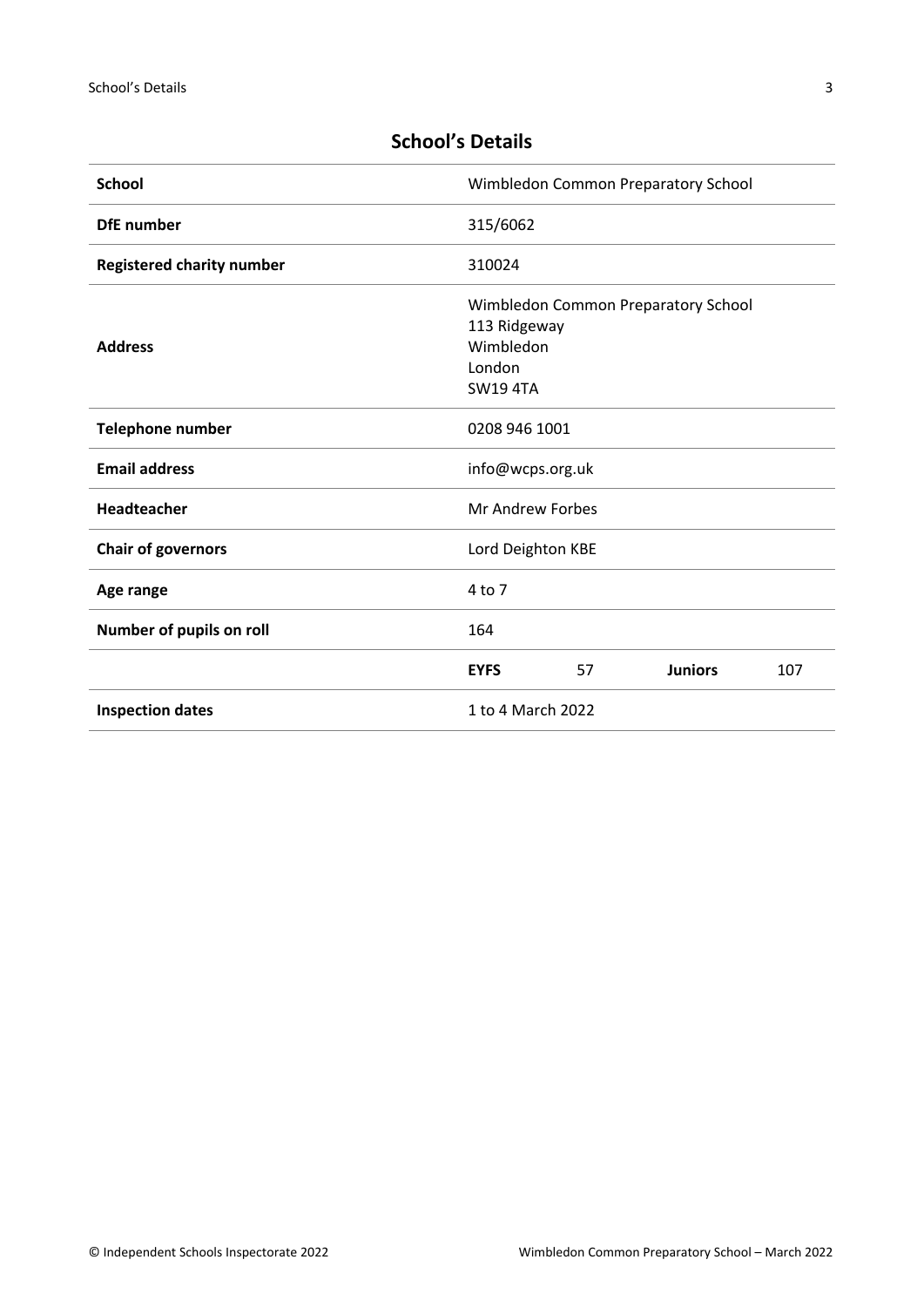# <span id="page-3-0"></span>**1. Background Information**

### <span id="page-3-1"></span>**About the school**

- 1.1 Wimbledon Common Preparatory School is an independent pre-preparatory school for male pupils. It was founded in 1919 as a preparatory school for King's College School and other independent schools. It moved to its present site in Wimbledon Village in 1957. The school was bought by the Corporation of King's College School in 2006, forms part of their foundation, and is run by their board of governors.
- 1.2 Since the previous inspection, the school has gained approval for an increase in the school roll and appointed two new deputy headteachers. The current headteacher took up his post in January 2022.
- 1.3 During the period March to June 2020, the whole school was closed. It re-opened for children of key workers and Reception children only, from June 2020 to August 2020.
- 1.4 During this period of closure, the school provided remote learning materials for all pupils.
- 1.5 In the interests of infection control during the COVID-19 (coronavirus) pandemic, inspection evidence was gathered partly remotely and partly on-site to reduce contact within the school setting.
- 1.6 In line with the direction given by the Department for Education (DfE) at the time, no evaluation has been made of the nature or effectiveness of any provision made during the period March to August 2020, including its impact on pupils' learning, achievement, or personal development. Any concerns relating to pupils' welfare during this period which directly relate to measures implemented by the school have been considered.
- 1.7 During the lockdown period of January to March 2021, all pupils other than the children of key workers or vulnerable pupils received remote learning provision at home.
- 1.8 Since 2020, EYFS profiles have not been externally moderated.

### <span id="page-3-2"></span>**What the school seeks to do**

1.9 The school aims to provide a safe, stimulating environment with a relevant and challenging curriculum that enables all pupils to feel secure, happy, and motivated to reach their potential. Pupils are encouraged to be independent learners and are supported to become respectful and caring individuals. A particular emphasis is placed on close co-operation between home and school.

### <span id="page-3-3"></span>**About the pupils**

1.10 Pupils live within a 10-mile radius of the school and come predominantly from professional families. Nationally standardised data provided by the school indicate that the ability of pupils is above average compared with those taking the same tests nationally. Eight pupils have been identified by the school as having special educational needs and/or disabilities (SEND), including dyslexia, dyspraxia, speech and language difficulties, and phonological processing difficulties. All of these pupils receive additional support in class or from specialists. No pupils have an education, health and care (EHC) plan. English is an additional language (EAL) for 30 pupils who are mainly fluent in English. Ten of these pupils receive extra help when necessary. Data used by the school have identified two pupils as being more able and the curriculum is modified for them.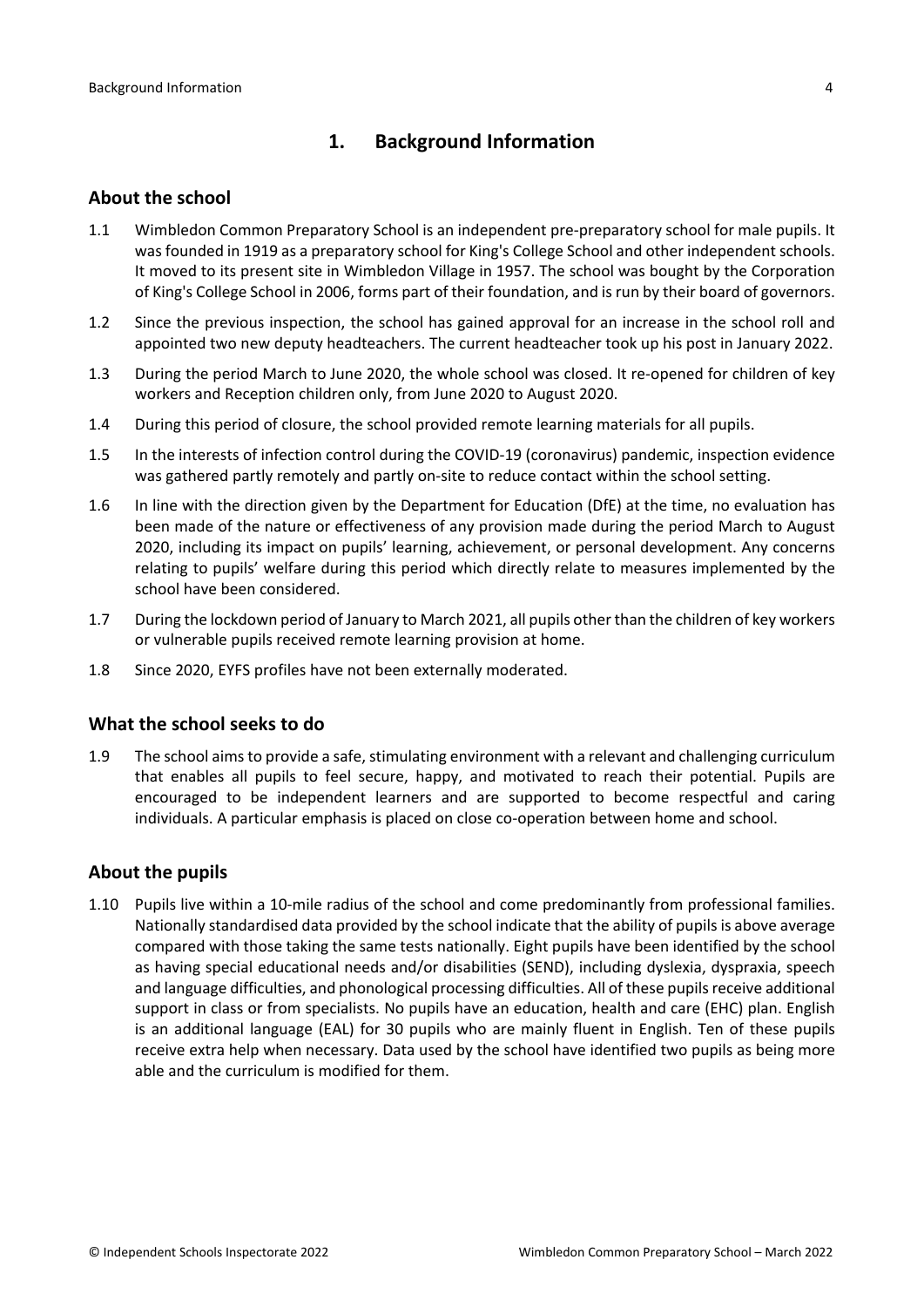# <span id="page-4-0"></span>**2. Regulatory Compliance Inspection**

# <span id="page-4-1"></span>**Preface**

The Independent Schools Inspectorate (ISI) is approved by the Secretary of State to inspect schools which are, or whose heads are, in membership of the associations which form the Independent Schools Council (ISC) and report on the extent to which they meet the Independent School Standards ('the standards') in the Schedule to the Education (Independent School Standards) Regulations 2014. Inspections of schools with early years settings not requiring registration also report whether the school complies with key provisions of the Early Years Foundation Stage statutory framework, and for registered settings the full range of the Early Years Foundation Stage provisions is considered. Additionally, inspections report on the school's accessibility plan under Schedule 10 of the Equality Act 2010 and the ban on corporal punishment under section 548 of the Education Act 1996. Inspections also comment on the progress made to meet any compliance action points set out in the school's most recent statutory inspection.

ISI inspections are also carried out under the arrangements of the ISC Associations for the maintenance and improvement of the quality of their membership.

**This is a FOCUSED COMPLIANCE INSPECTION which was combined with an inspection of EDUCATIONAL QUALITY. The FOCUSED COMPLIANCE inspection reports only on the school's compliance with the standards.** The standards represent minimum requirements and judgements are given either as **met** or as **not met**. All schools are required to meet all the standards applicable to them. Where the minimum requirements are not met, this is clearly indicated in the relevant section of the report and the school is required to take the actions specified. In this focused compliance inspection, key standards have been inspected in detail. These are the standards on safeguarding; measures to guard against bullying; arrangements for pupils' health and safety; arrangements to check the suitability of staff; the provision of information; the handling of parents' complaints; and other related aspects of leadership and management.

Inspections do not include matters that are outside of the regulatory framework described above, such as: an exhaustive health and safety audit; compliance with data protection requirements; an in-depth examination of the structural condition of the school, its services or other physical features; contractual arrangements with parents; an investigation of the financial viability of the school or its accounting procedures.

Inspectors may be aware of individual safeguarding concerns, allegations and complaints as part of the inspection process. Such matters will not usually be referred to specifically in published reports in this document but will have been considered by the team in reaching its judgements.

Links to the standards and requirements can be found here: The Education [\(Independent](http://www.legislation.gov.uk/uksi/2014/3283/contents/made) School Standards) [Regulations](http://www.legislation.gov.uk/uksi/2014/3283/contents/made) 2014, Early Years Foundation Stage Statutory [Framework.](https://www.gov.uk/government/publications/early-years-foundation-stage-framework--2)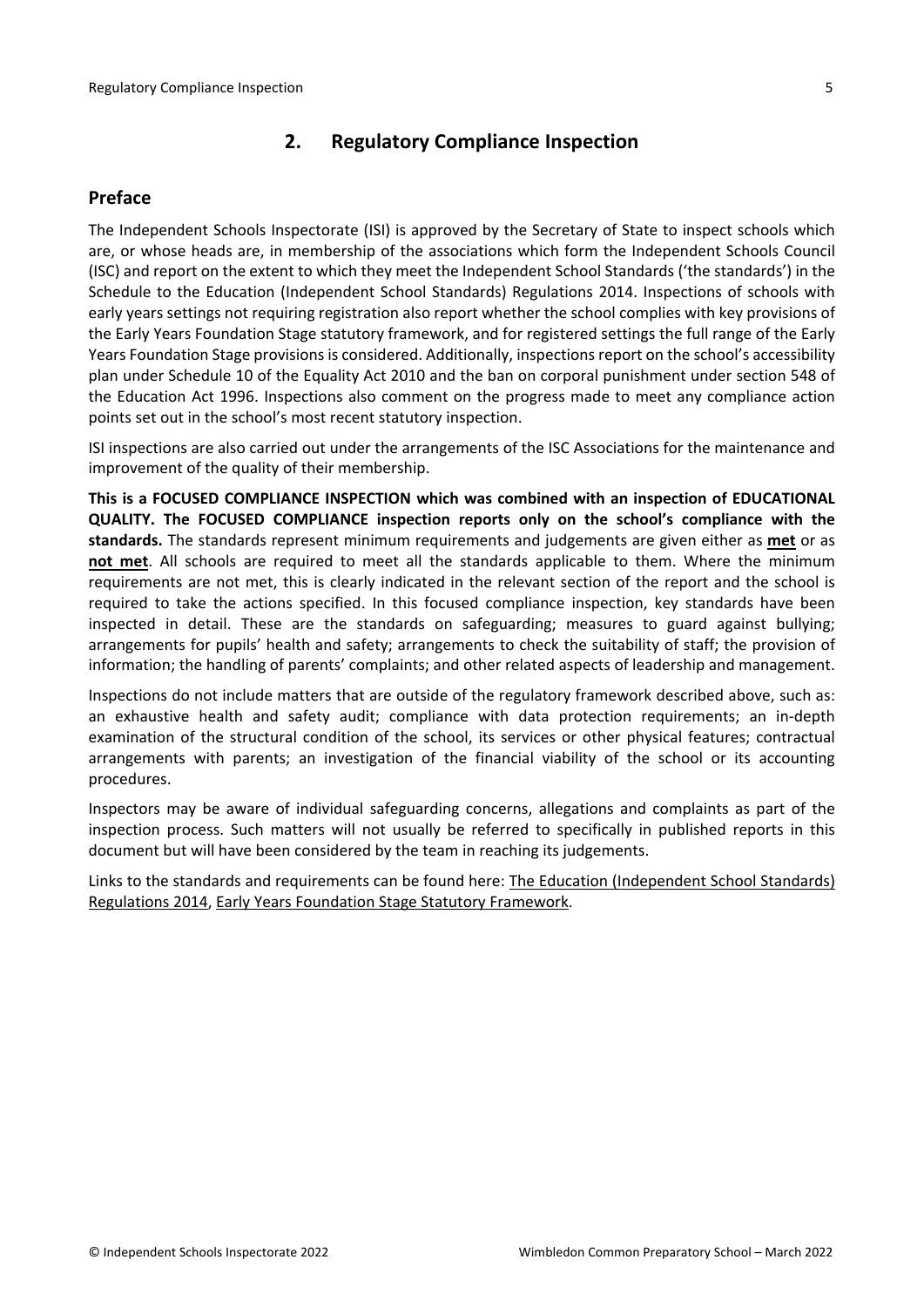# <span id="page-5-0"></span>**Key findings**

**2.1 The school meets the standards in the schedule to the Education (Independent School Standards) Regulations 2014, and relevant requirements of the statutory framework for the Early Years Foundation Stage, and associated requirements and no further action is required as a result of this inspection.**

# <span id="page-5-1"></span>**PART 1 – Quality of education provided**

- 2.2 The school's own framework for assessment confirms that teaching enables pupils to make good progress in the context of Part 1 paragraph 3(a).
- 2.3 The curriculum is documented, supported by appropriate plans and schemes of work for the pupils and covers the required breadth of material. The teaching enables pupils to make good progress, encompasses effective behaviour management and is supported by suitable resources. A suitable framework for the assessment of pupils' performance is in place.
- 2.4 Pupils receive relationships education. The school has consulted parents and published a written statement of its policy which has regard to the relevant statutory guidance.
- **2.5 The standards relating to the quality of education [paragraphs 1–4] are met.**

# <span id="page-5-2"></span>**PART 2 – Spiritual, moral, social and cultural development of pupils**

- 2.6 Principles and values are actively promoted which facilitate the personal development of pupils as responsible, tolerant, law-abiding citizens.
- **2.7 The standard relating to spiritual, moral, social and cultural development [paragraph 5] is met.**

## <span id="page-5-3"></span>**PART 3 – Welfare, health and safety of pupils**

- 2.8 Arrangements are made to safeguard and promote the welfare of pupils by means that pay due regard to current statutory guidance; good behaviour is promoted; bullying is prevented so far as reasonably practicable; health and safety requirements are met, including those relating to fire safety; provision is made for first aid. Pupils are properly supervised; admission and attendance registers are maintained, as required, and there is a strategic approach to risk assessment. A disability access plan is in place.
- **2.9 The standardsrelating to welfare, health and safety [paragraphs 6–16], the requirement of Schedule 10 of the Equality Act 2010, and the ban on corporal punishment undersection 548 of the Education Act 1996 are met.**

## <span id="page-5-4"></span>**PART 4 – Suitability of staff, supply staff, and proprietors**

- 2.10 The school makes appropriate checks to ensure the suitability of staff, supply staff and proprietors, and a register is kept as required.
- **2.11 The standards relating to the suitability of those in contact with pupils at the school [paragraphs 17–21] are met.**

## <span id="page-5-5"></span>**PART 5 – Premises of and accommodation at schools**

2.12 Suitable toilet and changing facilities, and showering facilities where required by the standard, and appropriate accommodation for pupils' medical and therapy needs are provided. The premises are maintained to a standard commensurate with health and safety; acoustics and lighting are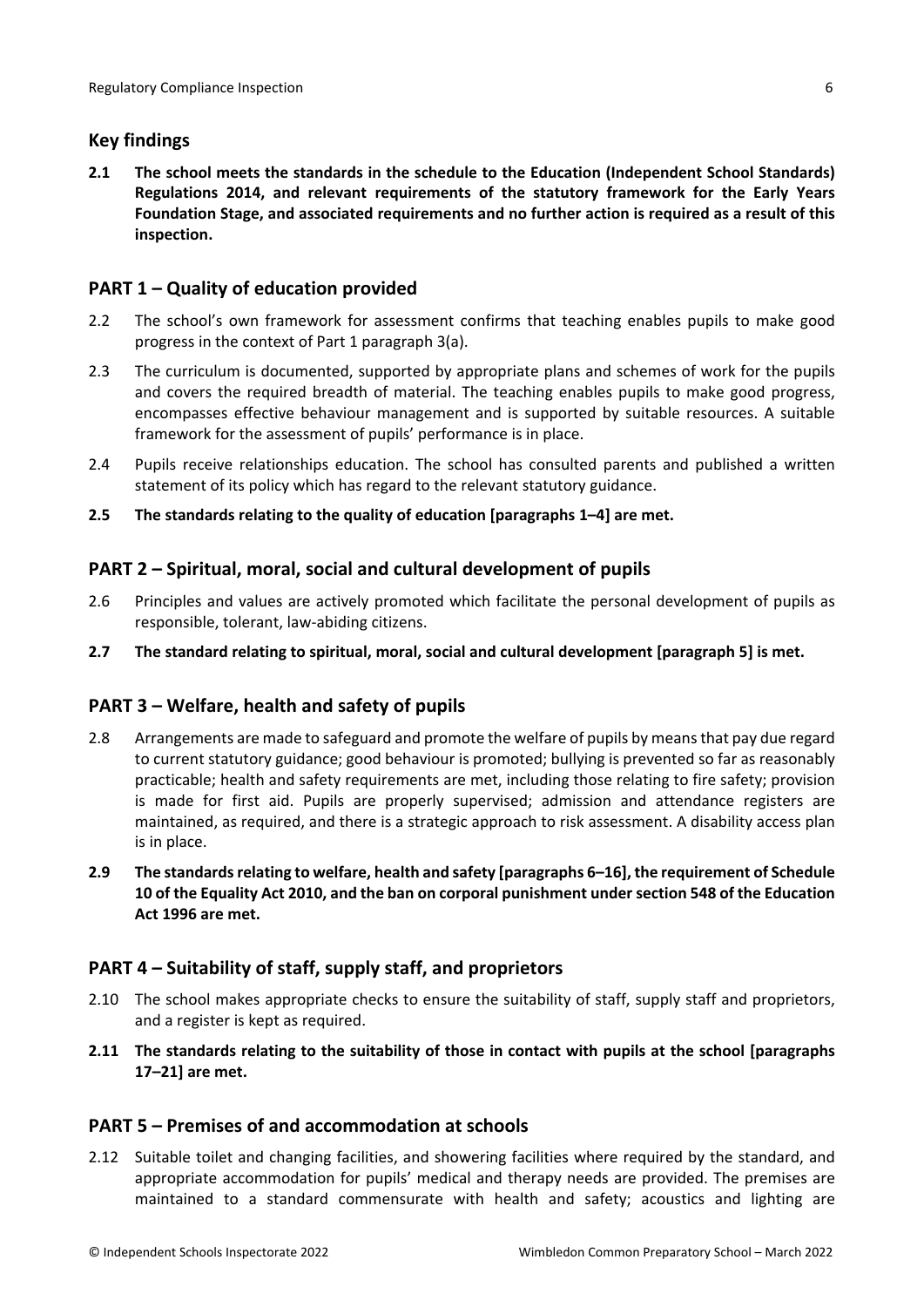appropriate; water provision is adequate. Suitable outdoor space is provided for physical education and outdoor play.

#### **2.13 The standards relating to the premises and accommodation [paragraphs 22–31] are met.**

### <span id="page-6-0"></span>**PART 6 – Provision of information**

- 2.14 A range of information is published, provided or made available to parents, inspectors and the Department for Education. This includes details about the proprietor, the ethos of the school and the curriculum, and of the school's arrangementsfor admission, behaviour and exclusions, bullying, health and safety, first aid, details of the complaints procedure, and the number of complaints registered under the formal procedure during the preceding school year, and the provision for any with education, health and care plans or English as an additional language. It also includes particulars of the school's academic performance during the preceding school year, inspection reports and (for parents only) a report at least annually of their own child's progress. The safeguarding policy is posted on the school's website.
- **2.15 The standard relating to the provision of information [paragraph 32] is met.**

### <span id="page-6-1"></span>**PART 7 – Manner in which complaints are handled**

- 2.16 Parental complaints, if any, are handled effectively through a three-stage process, (informal, formal and a hearing before a panel of three, one of whom isindependent of the school). Each stage has clear time scales, and at the third stage the panel can make findings and recommendations which are communicated to the complainant. Records are kept appropriately, including of any action taken, whether or not a complaint is successful.
- **2.17 The standard relating to the handling of complaints [paragraph 33] is met.**

### <span id="page-6-2"></span>**PART 8 – Quality of leadership in and management of schools**

- 2.18 The proprietor ensures that the leadership and management demonstrate good skills and knowledge, and fulfil their responsibilities effectively, so that the other standards are consistently met, and they actively promote the well-being of the pupils.
- **2.19 The standard relating to leadership and management of the school [paragraph 34] is met.**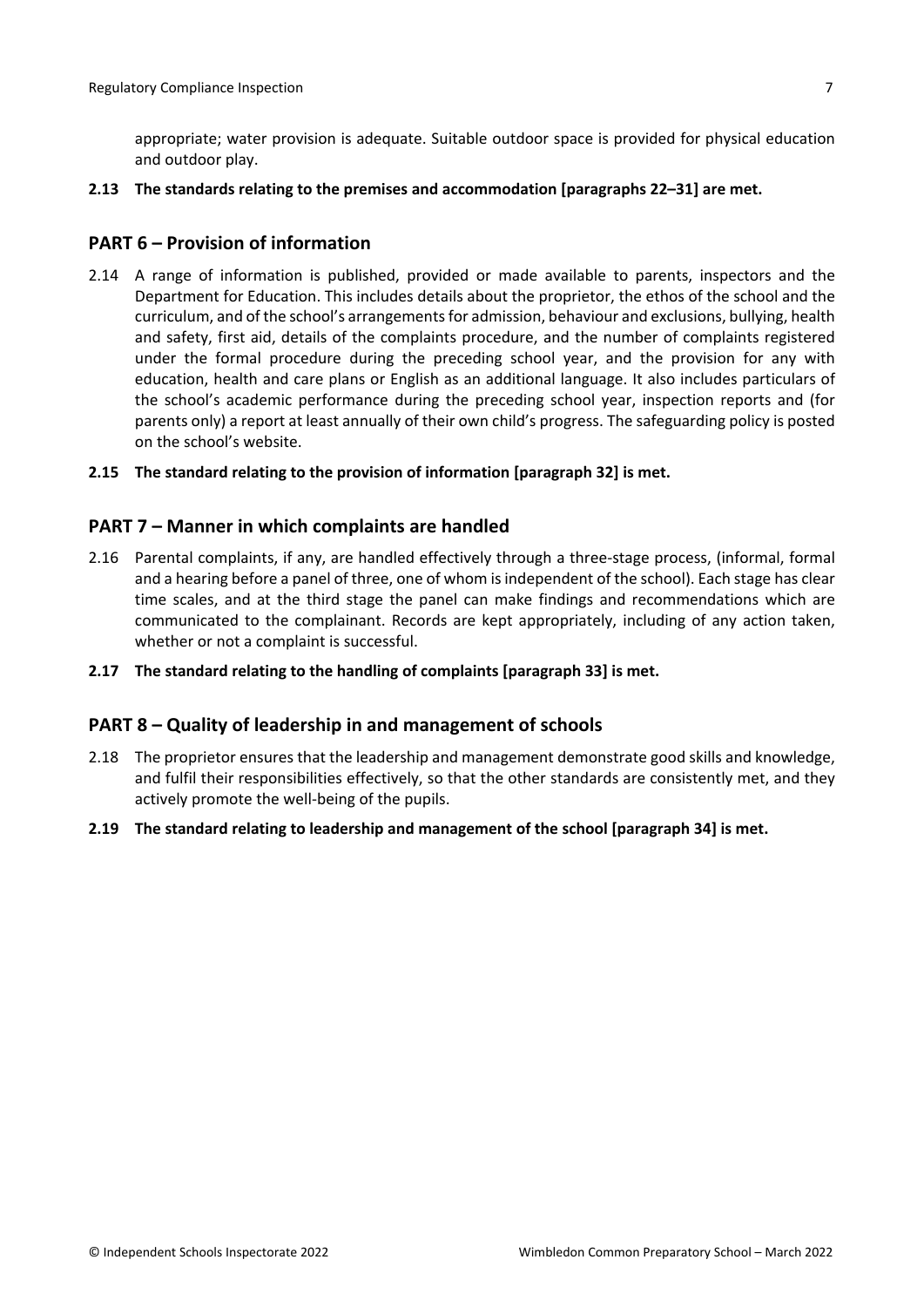# <span id="page-7-0"></span>**3. Educational Quality Inspection**

### <span id="page-7-1"></span>**Preface**

**The EDUCATIONAL QUALITY inspection reports on the quality of the school's work**. It focuses on the two key outcomes:

- The achievement of the pupils, including their academic development, and
- The personal development of the pupils.

### **The headline judgements apply one of the ISI descriptors 'excellent', 'good', 'sound' or 'unsatisfactory'.**

## <span id="page-7-2"></span>**Key findings**

- 3.1 The quality of the pupils' academic and other achievements is excellent.
	- Pupils' attitudes to their learning are extremely positive. Their desire to achieve and succeed is outstanding.
	- Across the age and ability range pupils show excellent development of their knowledge, skills and understanding in all areas of the curriculum.
	- The standard of pupils' mathematical development is very high overall and, in some cases, extremely high.
	- Pupils make rapid progress from their starting points, achieving outstanding results in their tests and assessments.
- 3.2 The quality of the pupils' personal development is excellent.
	- Pupils display high levels of self-confidence and belief. They are disciplined and resilient learners.
	- Pupils demonstrate excellent understanding of how they can help improve the lives of others by their kindness, tolerance and respect.
	- Pupils of all ages display excellent levels of courtesy and politeness to each other and to adults. They are highly aware of the needs and feelings of others.
	- They display a keen desire to play whatever part they can in improving their school and their environment.

### <span id="page-7-3"></span>**Recommendation**

- 3.3 In the context of the excellent outcomes, the school might wish to:
	- Enable pupils of all abilities to make greater progress by ensuring that feedback tells them what they need to do to improve their work.

## <span id="page-7-4"></span>**The quality of the pupils' academic and other achievements**

- 3.4 The quality of the pupils' academic and other achievements is excellent.
- 3.5 Nearly all pupils attain extremely highly, relative to their starting points, as they progress through the school. This is also true for those with special educational needs and/or disabilities (SEND) who make particularly rapid progress following diagnosis and support. The majority of summer-born pupils make higher or much higher levels of progress than expected. Those pupils with English as an additional language (EAL) also make excellent progress, forming nearly half of the highest-performing cohort by the time they leave. Almost all parents who responded to the questionnaire agreed that teaching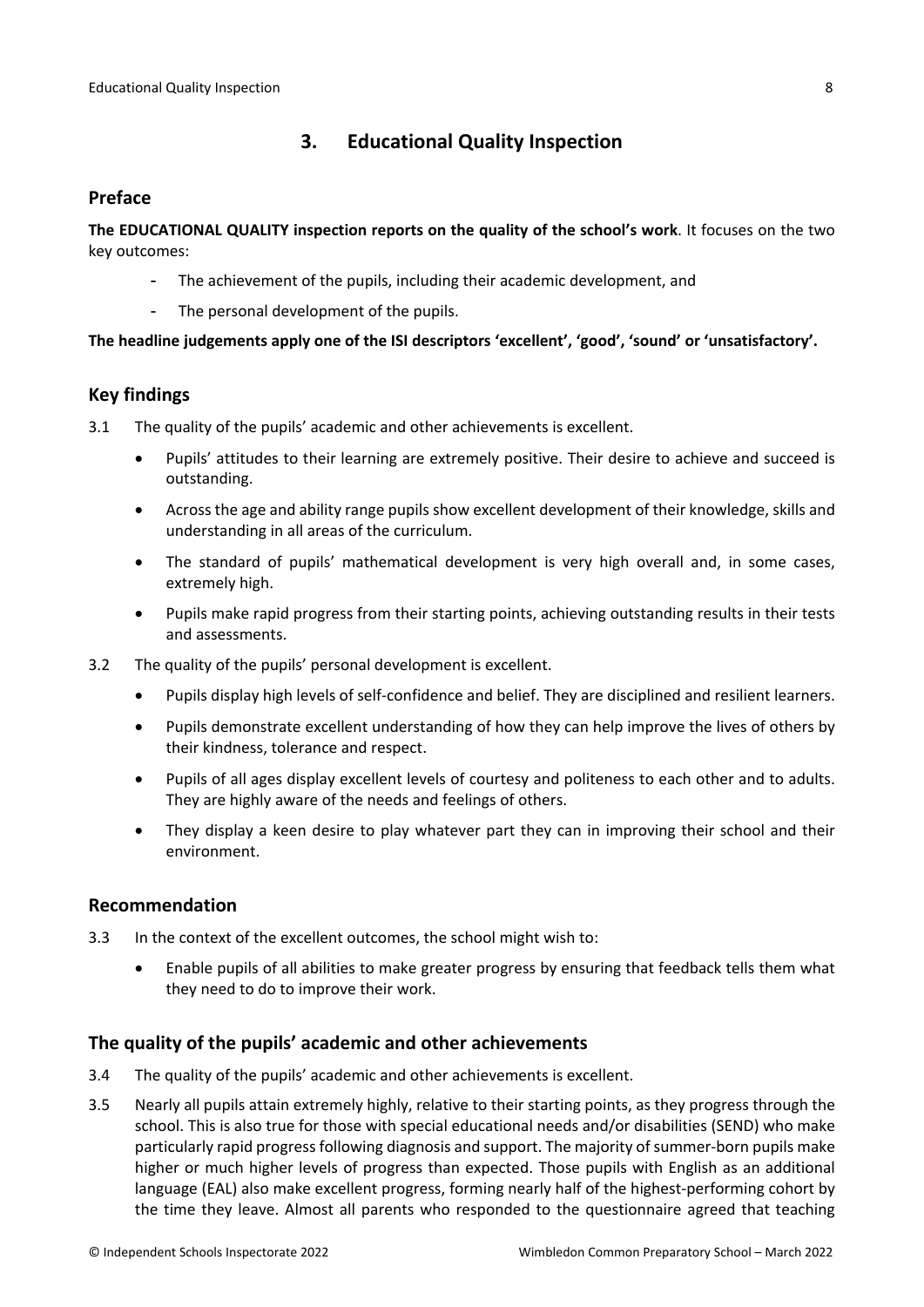enabled their child to make progress. While the majority of pupils' attainment is higher than expected for their age and stage of development, a few pupils work at exceptionally high levels for their age, attaining expected scores commensurate with those two years older. The leadership and governance of the school has been highly successful at promoting these excellent outcomes.

- 3.6 Pupils show evidence of clear and significant growth in their knowledge, skills and understanding as they progress through the school. Year 2 pupils were able to explain in detail, for example, not only the meaning of the term 'deforestation' from both natural and man-made causes, but also the effects of deforestation and the importance of mitigating these by planting new trees to replace those lost. Outcomes such asthese are strongly promoted by teachers' skilful use of questioning techniques. This was particularly evident in a Year 2 topic lesson on UK geography, history and institutions, where pupils worked diligently together in response to engaging prompts from teaching, ensuring rapid progress was made. Pupils succeed highly because lessons are carefully planned, well-resourced and taught expertly by enthusiastic teachers. As a consequence, pupils come to love learning.
- 3.7 Pupils are accomplished speakers and attain knowledge of grammar which is well in excess of that expected for their age. They skilfully and succinctly described complex concepts such as metaphor and simile, explaining that the difference between these depended on whether the speaker used the qualifier 'as'. They read fluently and clearly, answer questions articulately, and listen carefully and respectfully to one another. They write imaginatively and always for a purpose, thus developing an excellent understanding of how the English language works. Pupils applied these skills particularly well in a Year 1 computing lesson where they researched civil rights activist Rosa Parks and presented the information they learned clearly and imaginatively. Pupils develop these skills because the curriculum is not only carefully planned, but also inspiring and because teaching maintains high expectations, making use of frequent praise upon which pupils thrive.
- 3.8 The quality of pupils' mathematical development is very high overall and, in some cases, extremely high, although the most able occasionally work below their capabilities when the task set is not appropriately matched to their level. Year 2 pupils confidently worked through complex, multi-stage calculations to determine not only whether it was possible to fill a fruit bowl on a set budget, but also what change they should receive or how much extra would be required if there were insufficient funds. They displayed excellent use of mental arithmetic skills in doing so, including rounding up figures, then reducing proportionately. A focus on developing mastery of understanding and opportunities to apply their mathematical skills to other areas of the curriculum, such as cookery or physical education, supports their excellent development in numeracy.
- 3.9 Pupils make increasingly effective use of ICT asthey progressthrough the school. In a Reception lesson on the sounds that letters make, children engaged seamlessly with the interactive whiteboard to develop their understanding of the 'e-a-r' combination, while others pupils very competently added their own electronic reward points when praised by staff. Year 1 pupils very confidently recorded and presented factual information about key figures in history using a variety of devices. Year 2 pupils explained how they used tablet computers to record their own newscast based on British values, for Reception children, and how the Reception class had video-called them to say thank you and to explain how much they had enjoyed it. They explained that they made ready use of the tablet computers for coding, reading, maths and research in their topic work. These high standards are achieved due to enthusiastic encouragement from carefully planned teaching, along with the provision of exciting, engaging and relevant software resources.
- 3.10 Pupils display growing skills of analysis as they gain in experience and confidence. In lessons across the curriculum, pupils process information, speculate and hypothesise to an excellent degree. This was especially evident in a Year 2 science lesson on plant nutrition, where pupils applied their newly acquired knowledge and skills in a practical investigation, successfully meeting the learning objective. Year 1 pupils hypothesised why various materials would be more effective than others when building a house in a lesson on the *Three Little Pigs*, creating highly intricate designs to resist the huff and puff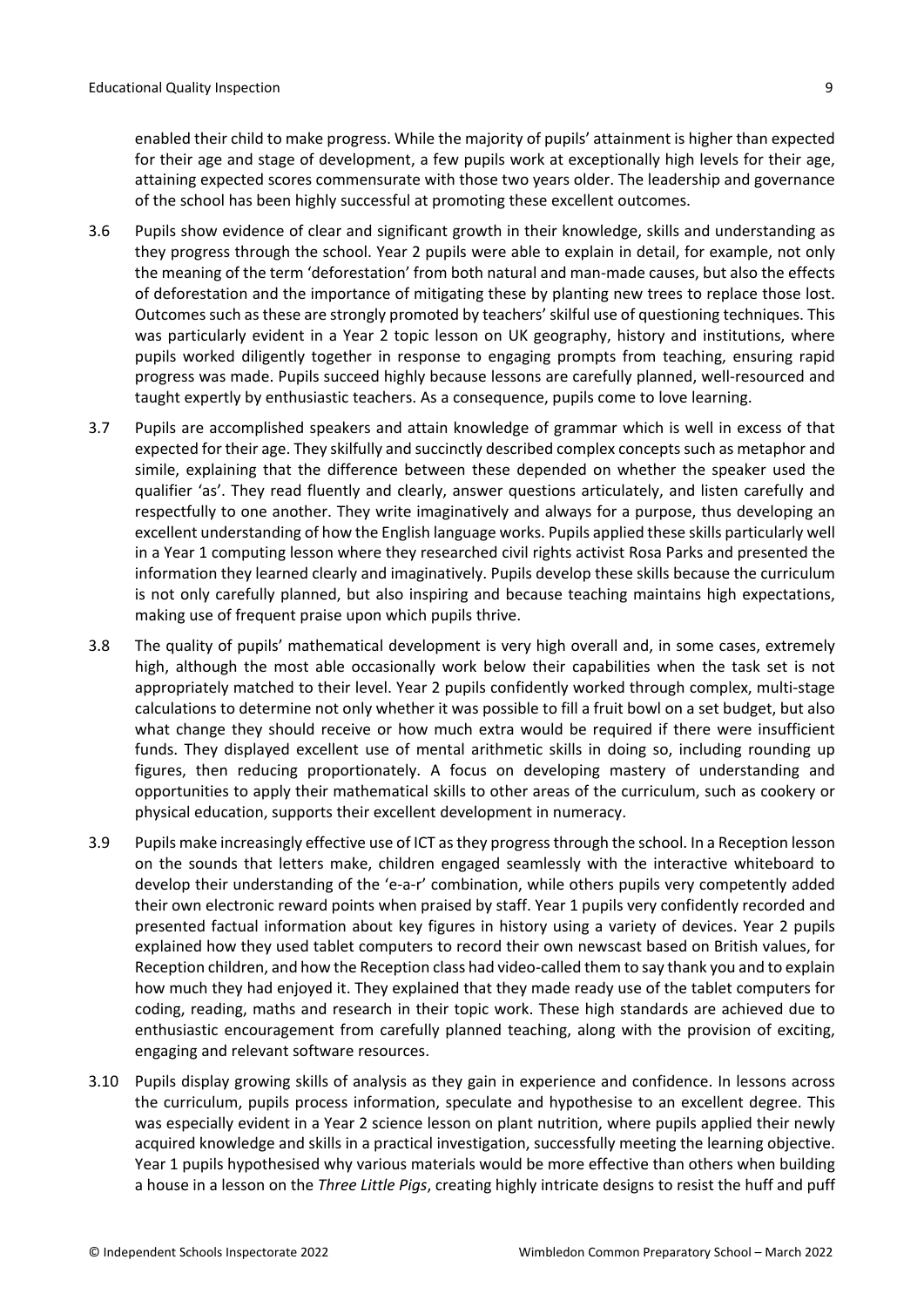of the big bad wolf's bellows. They are supported in these outcomes by teachers' creativity and excellent pedagogical knowledge which provides genuine opportunities for enquiry about real issues.

- 3.11 Pupils are extremely high achievers for their age. They participate actively in a wide range of extracurricular clubs and activities, with many also achieving merits and distinctions in individual music grade examinations. They have success in both internal and external sporting fixtures, art and writing competitions. The school has been successful in reaching its aim of providing a stimulating environment with a relevant and challenging curriculum, because it has planned and provided the means for pupils to widen both the scope and scale of their achievements. This is acknowledged by almost all parents, who agree that the school provides a suitable range of extra-curricular activities.
- 3.12 Pupils' attitudes to their learning are extremely positive. As they progress through the school, they develop highly effective collaborative skills, although their relatively young ages mean that the majority do prefer to work individually while supporting one another. In a Reception art lesson, children showed excellent initiative and independence in choosing quickly and efficiently the activity they wished to do. In discussions, pupils described how they use the 'four Bs' (brain, book, buddy, boss) tactic when they encounter difficulty in their work and explained that this strategy helps them to be more independent and less reliant on teaching. They also described how 'chilli challenges' of increasing complexity allow them to select appropriate degrees of difficulty in some tasks, so that they stretch themselves further than they otherwise might. These standards are reached because teaching is usually differentiated skilfully and delivered to motivate and inspire. Support staff are deployed effectively and efficiently, pupils wish to do well and please their teachers, and all members of the community work together in an atmosphere conducive to learning.

## <span id="page-9-0"></span>**The quality of the pupils' personal development**

- 3.13 The quality of the pupils' personal development is excellent.
- 3.14 Pupils display high levels of self-confidence and belief, without appearing self-important. They speak confidently and clearly to class and assembly audiences and are not shy to perform for others when asked, as seen in highly accomplished piano-playing during a whole school celebration assembly. In a Year 2 topic lesson, pupils showed excellent levels of self-confidence in choosing to read aloud to the class, offer opinions and politely challenge those of others. They make excellent use of strategies such as the 'purple polishing pen' to edit and improve their work in a different colour. However, when marking and feedback is more descriptive than evaluative, or offers less guidance on extending the most able, pupils are not always able to identify what they need to do to improve. In discussions, pupils explained how they record their self-esteem by choosing and marking an appropriate position on classroom 'mood boards', which help them to gain an increasing understanding of their feelings so that they can take appropriate action to deal with their emotions. They were seen to use these very effectively during the inspection. Pupils want to do well, for themselves and their teachers, but also for their parents, almost all of whom agreed that the school helps their child to be confident and independent.
- 3.15 Despite their relatively young ages, pupils soon become adept decision-makers. They described how the school's 'HEART' values of honesty, excellence, ambition, respect and teamwork guide them to make the best decisions when faced with difficult or challenging situations, such as when a choice of work partner might not result in the most productive combination. Across the school, pupils make excellent decisions. During lessons, in play times and in clubs, pupils were seen choosing to behave well and to treat one another with kindness. This was also evident in discussions with pupils and in the scrutiny of their work, where they expressed and demonstrated their desire to learn, please and succeed. These excellent standards are achieved because leaders have encouraged strong teacherpupil relationships and a rigorous application of the school's values, thereby promoting pupils' positive attitudes.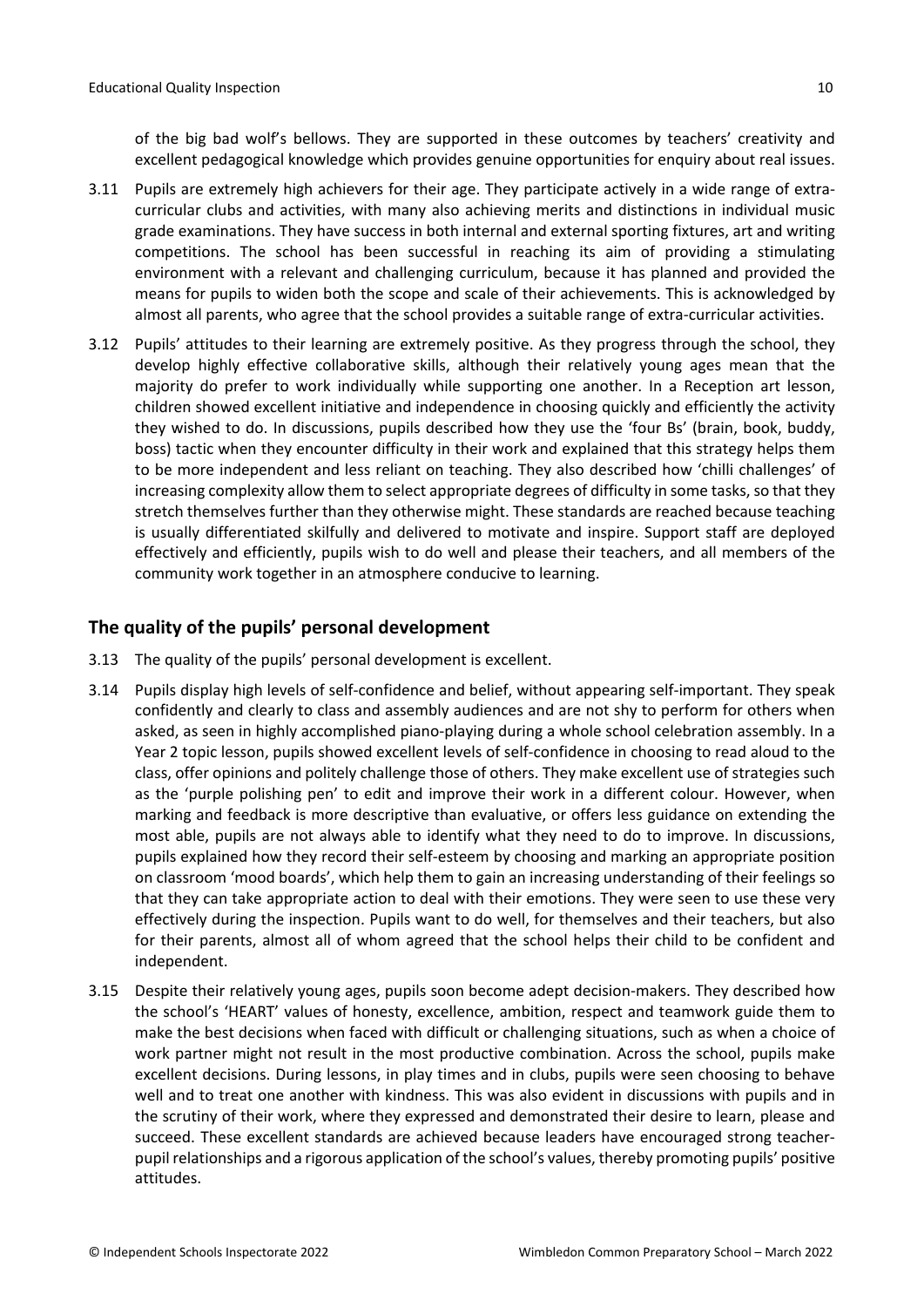- 3.16 Pupils develop a strong understanding of the non-material aspects of life by the time they leave the school. They show genuine enthusiasm for the successes of their peers, describing their feelings of pride and joy when their friends were voted onto the school council or received a certificate in assembly. In discussions, they showed that they are very clear about the importance and value of friendship, and that being able to play, laugh and share is worth far more than money. Year 2 pupils explained that choosing to buy things from a charity shop benefits others who need help, demonstrating a highly developed sense of altruism for their ages. In a reception art lesson, pupils who were studying artists' styles spoke volubly of the benefits that art brings to life. Initiatives such as silent reflective moments during lessons in the woodland learning environment, the school's kindness tree and the embedded values support their excellent understanding and development in this area.
- 3.17 Pupils of all ages display excellent levels of courtesy and politeness to each other and to adults, developing keen senses of personal responsibility from the earliest ages. Teaching is rigorous in promoting confidence and discipline, praising pupils but correcting behaviour where necessary. All pupils and almost every parent agreed that the school addresses poor behaviour and expects pupils to behave well. The very youngest children quietly and efficiently hung their own coats and bags in the correct place on arrival, entirely without prompting, so that not a single item remained on the floor. They spontaneously wished one another and adults good morning and pointedly asked how they were feeling. Older pupils understand the importance of saying sorry, and meaning it, if a mistake is made. Behaviour is consequently excellent across the age range. This was particularly evident in a whole school assembly and again in an author visit on World Book Day, where pupils queued patiently and calmly for their books to be signed, tempering their behaviour despite the obvious excitements of a visitor and a day in fancy dress. These excellent standards are reached because the high expectations from teaching and rigorous attention to the school values lead to a genuine desire from pupils to behave responsibly.
- 3.18 Pupils develop increasing awareness of one another's needs and strategiesfor working effectively with others so that by the time they leave, they are confident and accomplished team workers. This was particularly evident in a lively and practical Year 2 mathslesson involving money, where pupils worked together respectfully and calmly but with a sense of purpose, and again in discussions with pupils where they explained, clearly, that problems are often best solved through teamwork. Year 2 pupils were observed negotiating, and using persuasive skills very effectively to depict, successfully, a 'continuum of relaxation', from highly stressed at one end, to completely relaxed at the other, during a Personal, Social, Health and Economics Education (PSHEE) lesson. They described how they achieved success in a newspaper tower-building challenge by working together to stabilise their structures. This happens because teachers plan lessons that involve collaborative tasks, circulate amongst pupils effectively in lessons and deploy support staff efficiently, with the result that pupils are keen to work together for the good of all.
- 3.19 Pupils variously undertake roles of increasing responsibility as they progress through the school and show a keen awareness of the needs of others. The youngest children look forward to serving as line -leaders, door-holders and library-tidiers. Pupils also act as representatives on the school council, volunteer as class ambassadors, and take on other responsibilities such as team, sports and house captaincies; they are keen to play whatever part they can in improving their school and their environment. For example, playground monitors were seen assisting willingly at playtimes by giving out equipment, tidying away and making sure that everyone else was safely inside before they left the playground. Others explained how they work together to raise money for agreed charities, such as Jeans for Genes, Comic Relief and the Queen's Canopy. The school places a high importance upon promoting service and responsibility, as well as enabling the pupils to have and express a voice. Pupils understand how they can help improve the lives of others by their kindness, tolerance and respect, as well as through practical actions such as charitable contributions.
- 3.20 Throughout the school, pupils display extremely high degrees of tolerance and understanding for one another, regardless of race, faith or belief, successfully fulfilling the school's aims. This was most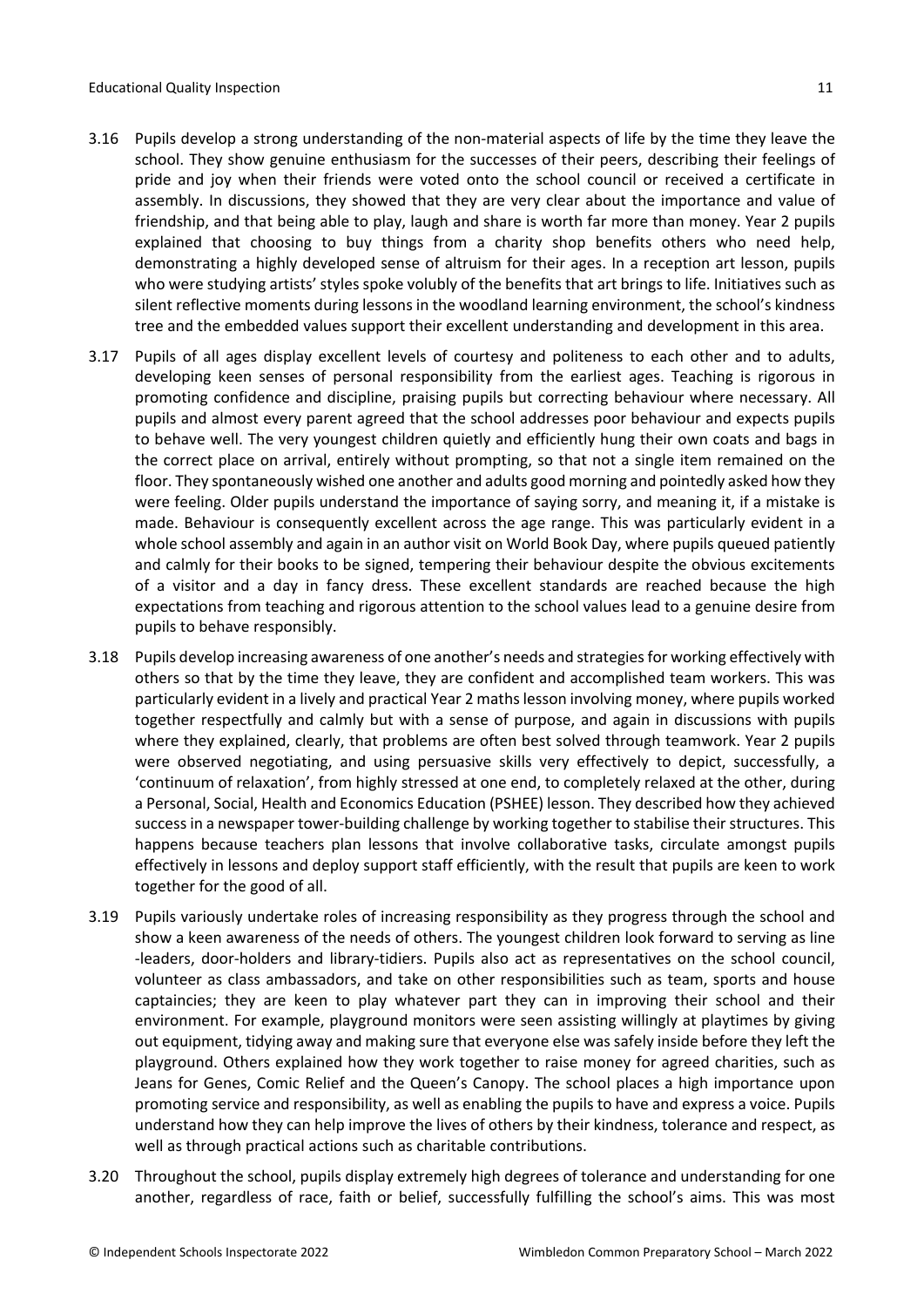evident in discussions where pupils expressed the importance of kindness and respect, irrespective of a person's appearance, belief or cultural background. In discussions, they described how we are all different whilst also being the same and that difference is to be celebrated, exemplifying this by explaining that we all have fingers but that everyone's fingerprints are different. Pupils excel in this area because of the diversity of the school's population, excellent guidance and examples from teachers and leaders which promote respect, as well as resources supporting diversity and celebrating difference.

3.21 Pupils have a keen understanding of the need to keep safe and can explain clearly how thisis achieved. All parents and almost all pupils agreed that the school encourages them to adopt healthy lifestyles. Pupils explained the importance of choosing healthy snacks, taking regular exercise and avoiding known dangers, whether crossing a road or being wary of strange dogs. Pupils participate eagerly in before-school activities and timetabled sports lessons, relishing opportunities to represent the school in sports fixtures. Year 2 pupils readily explained, before a cookery class, why it was important that they had all washed their hands with soap instead of just water, so that their food would remain hygienic and safe to eat. They all displayed a very clear understanding of what to do in case of a fire and the use of strategies such as secure passwords and not giving out personal details in order to stay safe online. The school has been successful at creating an effective culture of safety across all ages.